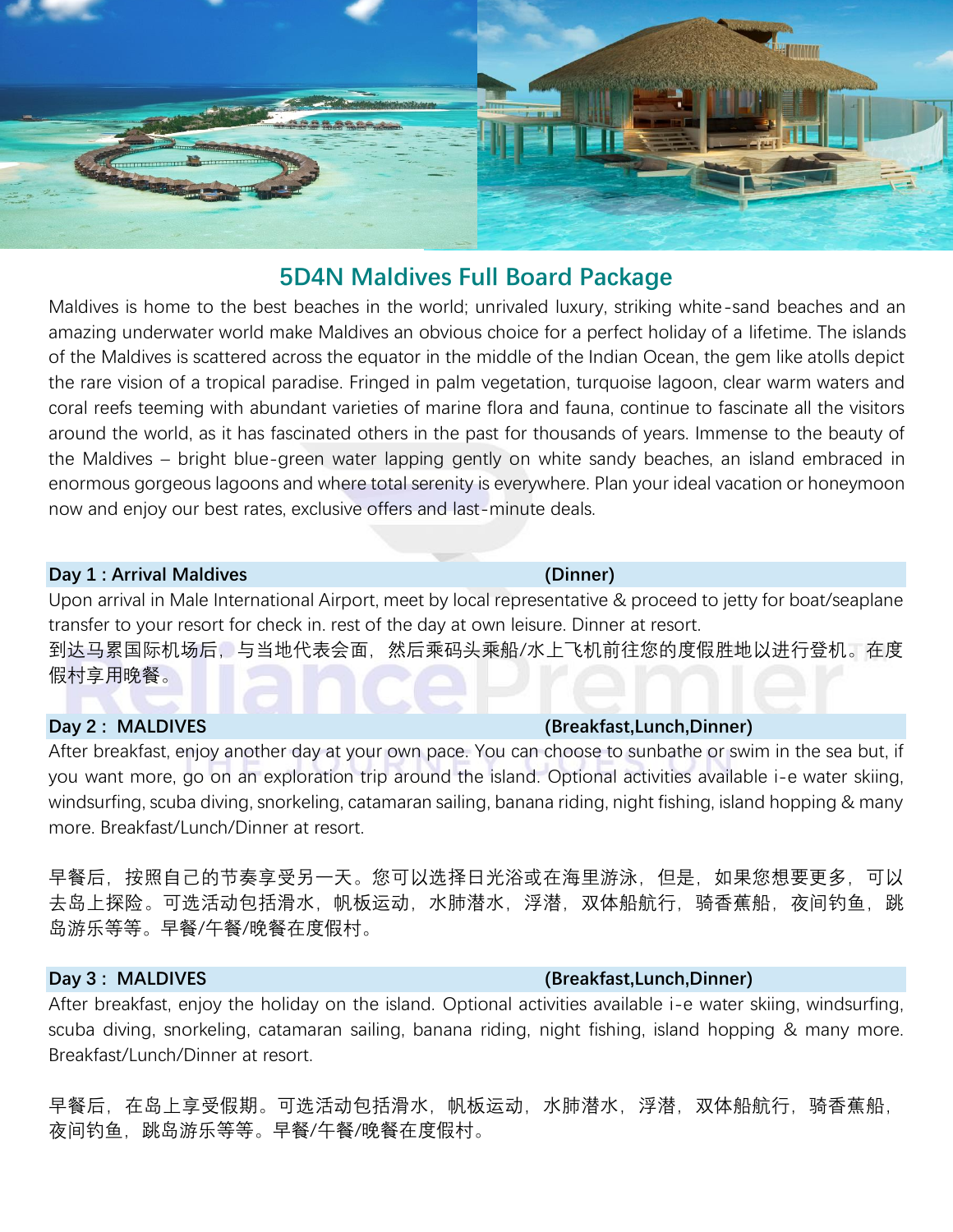### **Day 4 : MALDIVES (Breakfast,Lunch,Dinner)**

After breakfast, enjoy the holiday on the island. Optional activities available i-e water skiing, windsurfing, scuba diving, snorkeling, catamaran sailing, banana riding, night fishing, island hopping & many more. Breakfast/Lunch/Dinner at resort.

早餐后,在岛上享受假期。可选活动包括滑水,帆板运动,水肺潜水,浮潜,双体船航行,骑香蕉船, 夜间钓鱼,跳岛游乐等等。早餐/午餐/晚餐在度假村。

### **Day 5 : MALDIVES – Home Departure (Breakfast)**

After breakfast, Boat/Seaplane transfer to airport for flight back home

早餐后,乘船/水上飞机前往机场乘飞机返回家中

### **PACKAGE INCLUSIONS**

- ➢ Return Speed Boat/Seaplane Transfer
- $\geq 4$  Nights Accommodation
- ➢ Daily Breakfast / 03 Lunch / 04 Dinner

## **PACKAGE EXCLUSIONS**

- All personal expenses; porterage, bar & laundry
- Travel insurance i-e RM56/pax
- **Flight from Malaysia to MALE**
- Optional tours, activities which are offered by resort (pay directly to resort)
- High season surcharge, Public Holiday, Festival Season, Convention Week [if applicable]

#### For bookings, Please call @ +603-9074 8699//016-2224621 OFS ON

| Email   | info@reliancepremiertravel.com // reliancepremiertravel@gmail.com |
|---------|-------------------------------------------------------------------|
| Tel     | $+603 - 90748699$                                                 |
| Fax     | $+603 - 90748599$                                                 |
| H/P     | $+6016 - 2224621$                                                 |
| Website | www.reliancepremiertravel.com                                     |

# **RELIANCE PREMIER TRAVEL**

# **KL Eco City**

SO-13A-7, Menara 1 No. 3 Jalan Bangsar Kuala Lumpur 59200